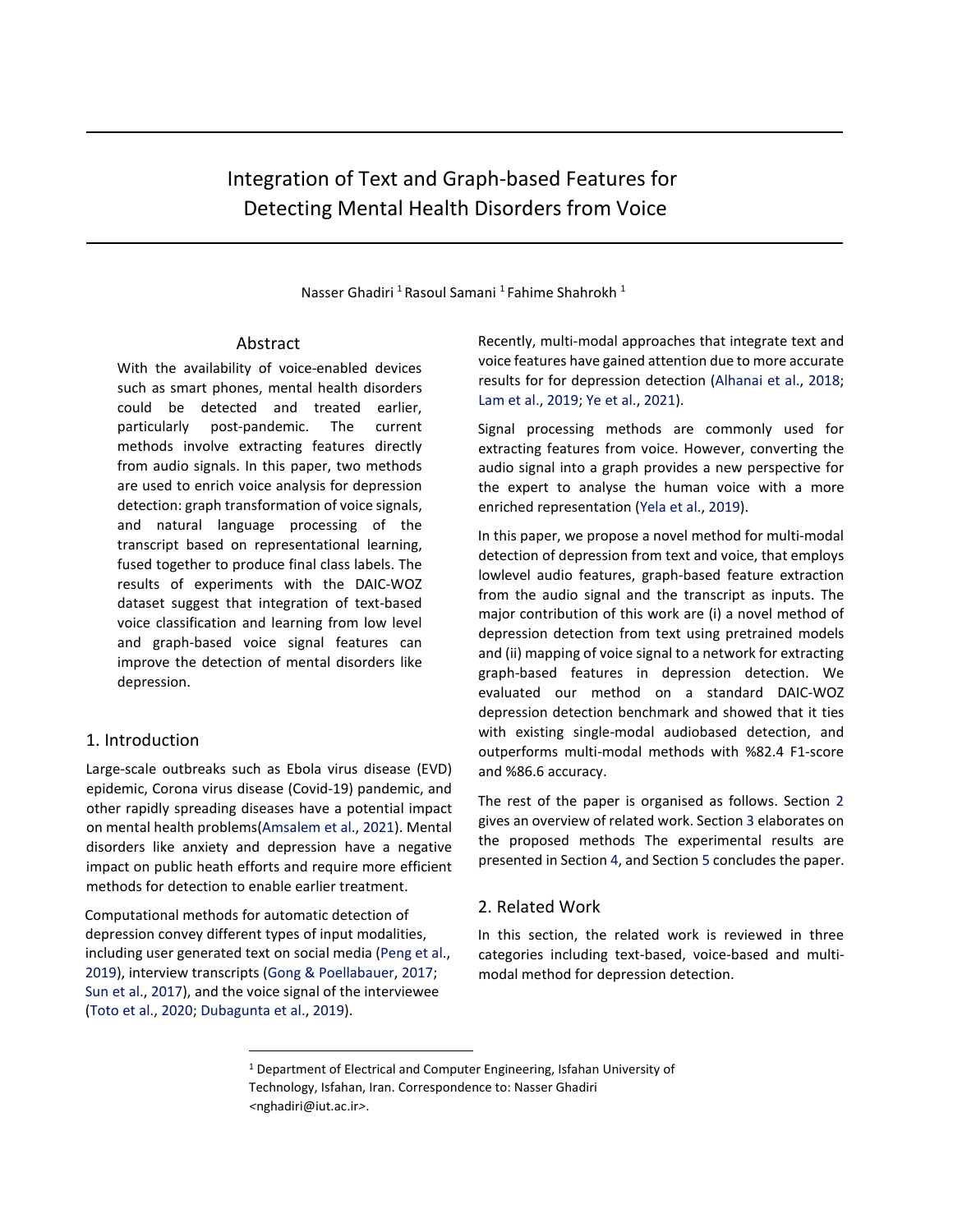#### 2.1. Text-based Depression Detection

The text extracted from the human speech, and validated by the experts as transcripts is used for depression detection.

Shared tasks such as 2017 Audio/Visual Emotion Challenge (AVEC) advocate the text processing methods. Two notable works are (Gong & Poellabauer, 2017) that builds a topic model for the analysis of the interview recording. In (Sun et al., 2017) a random forest method with a selected features is constructed according to the transcript in different levels of depression.

User generated text from social media are also used for depression detection including (Peng et al., 2019). A comprehensive survey for this category is provided by (Skaik & Inkpen, 2021). For this type of input, the groundtruth is usually unknown or is known with low confidence. The transformer-based methods with pretrained models have provided higher accuracy than classic methods (Lin et al., 2020).

#### 2.2. Voice-based Depression Detection

Human speech signal is affected by neurophysiological changes that might occur during depression, so analysing voice signals helps in finding out whether the disease is present. In (Ma et al., 2016) the authors propose two deep learning architecture named the DepAudioNet that uses Convolutional Neural Network (CNN) and Long Short-Term Memory (LSTM) with a random sampling strategy for the training phase that handles imbalanced data. A CNN architecture is also exploited in (Dubagunta et al., 2019) with applying different types of filters to input signal. The output is the probability of depression.

The authors in (Tlachac et al., 2020) focused on audio feature engineering and machine learning models based on built on Betti curves that provides higher accuracy than compared voice-based methods. The novelty of (Toto et al., 2020) is in the signal processing phase with a Sliding Window Sub-clip Pooling (SWUP) method.

Using voice features as biomarkers was studied by (Zhang et al., 2020). They collected voice samples from the Mental Health America (MHA) website and extracted acoustic, prosodic and linguistic features for predicting depression and suicidality. The authors in (Bailey & Plumbley, 2020) tried to removed gender bias through balancing the training audio data. In (Shin et al., 2021) specific features of voice were used for depression detection including pitch and the ratio of the actual utterance to the utterance time.

#### 2.3. Multi-modal Voice and Text Approaches

Due to the limited accuracy of single-modal works, multimodal architectures have gained attention recently. Audio, video and semantic features are fused by (Williamson et al., 2016) resulting in increased accuracy compared to single modalities. An data-driven model for integrating voice and text is proposed by (Alhanai et al., 2018). The model uses logistics regression and a LSTM deep neural networks architecture for each modality (audio and text) that are trained separately. A multi-modal model is also trained by integrating audio and text into feedforward layers. The results show that using LSTM for sequence modeling provides higher accuracy and robustness for depression detection, compared to context-free modeling that gives more discriminating power.

In (Lam et al., 2019) a context-aware multi-modal model uses data augmentation procedure based on topic modelling. By exploiting transformer architecture and deep 1D Convolutional Neural Network (CNN) the audio signal features are modeled to achieve higher performance for audio and text modalities. Combining the modalities has also resulted in higher F1 scores compared to other depression detection systems.

A specific data gathering method from Chinese speaking persons was performed by (Ye et al., 2021). Low level audio features extracted from voice, and textual features extracted from the answers to a set of question, and fused together using deep neural networks. A hybrid of deep learning, SVM, and random forests also proposed by (Yang et al., 2021) that uses text, voice and video to detect depression.

To the best knowledge of authors, no existing multi-modal method uses graph-based features of audio signals for depression detection. We will elaborate our model on this novel set of features, as well as state-of-the-art pretrained models for handling text.

#### 3. Proposed Method

In Section 3.1, we will present the concept of a visibility graph as an alternate approach for analysing signals and time-series including audio signals. The proposed multimodal method for depression detection will be described in Section 3.2.

#### 3.1. Mapping of Signals to Graphs

Mapping from a time series to a complex network was proposed by (Lacasa et al., 2008). For this purpose, a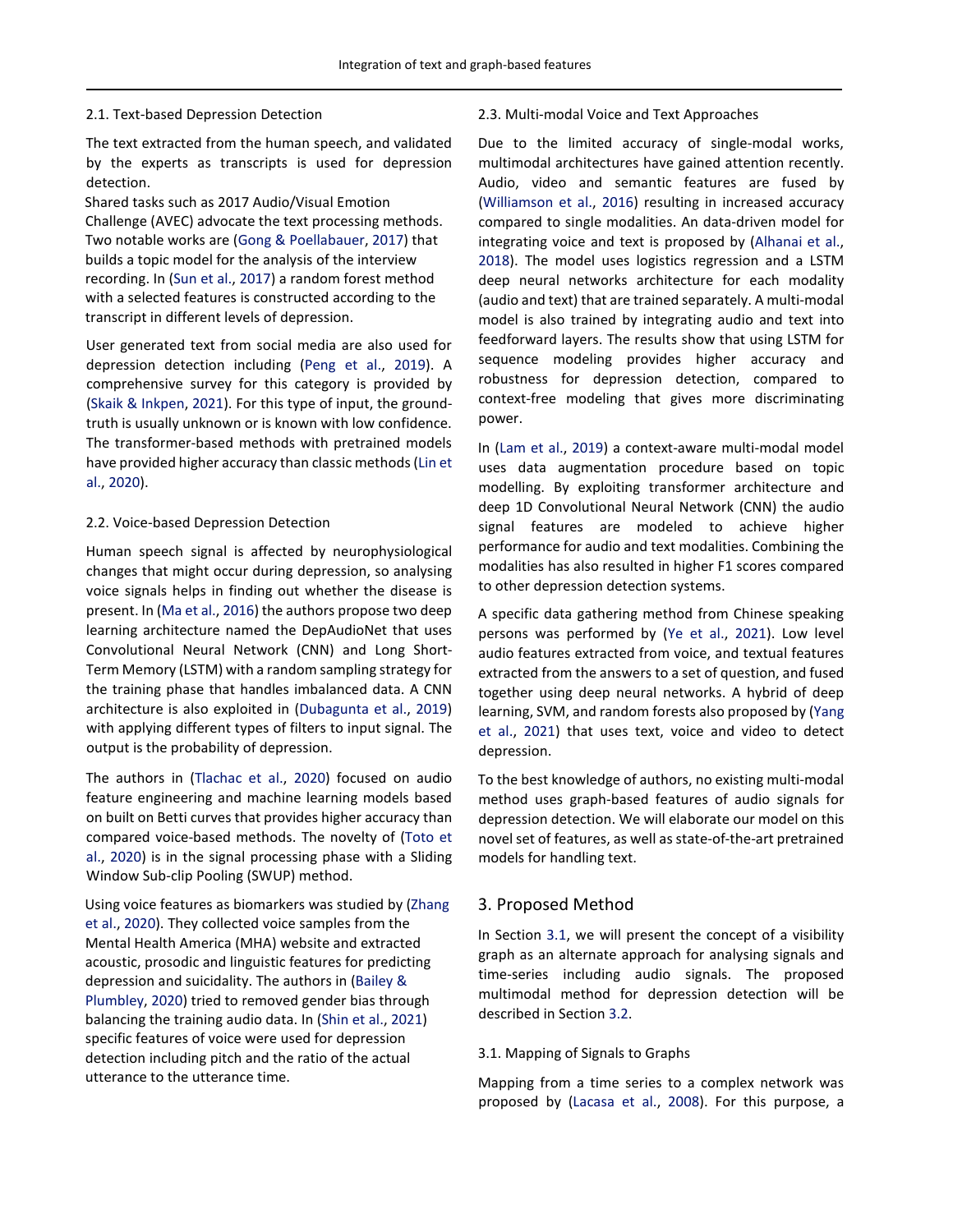visibility graph (VG) maps an input time-series like an audio signal into a complex network. Two given data points  $(t_a,y_a)$  and  $(t_b,y_b)$  are visible to each other if any other data point  $(t_c, y_c)$  that is placed between them satisfies the following condition shown by Eq. (1):

$$
y_c < y_b + (y_a - y_b) \frac{(t_b - t_c)}{(t_b - t_a)}\tag{1}
$$

The two points that satisfy the visibility condition will be mapped into two nodes in the visibility graph, and an edge connects them. The process of mapping a signal into the constructed visibility graph is shown in Fig. 1. The peaks of the input audio signal are detected through the envelope, and placed as graph nodes. Every peak is then connected to all nodes that are visible without obstacles, yielding the edges of the graph. The resulting visibility graph is also shown.

The visibility graph potentially contributes to enriched understanding of the signal in two ways. First, the topology and visual aspects of the graph might help the expert to gaining a deeper insight into the underlying

our multi-modal depression detection that will be described in the next subsection.

#### 3.2. Overall Process

We propose a hybrid architecture for multi-modal depression detection from text and voice inputs. The overall process is shown in Fig. 2. The model consists of two main pipelines for processing text and voice signal. The text pipeline gets the transcription as input and passes it through a transformerbased deep learning for sentence classification. The voice pipeline comprises three main parts that extract different types of features from the patient voice and feed them into the prediction model that classifies the voice signal. At the final stage, the outputs from all machine learning models are fused using a trained random forest classifier and the final label of the patient is predicted. Each part of the proposed method are presented in the following. The details of dataset and specific preprocessings will be described in Section 4.1 and 4.2 respectively.

*Text model* As mentioned in Section 2, deep learning and



*Figure 1.* The visibility graph

signal. For this purpose, graph algorithm such as community detection are commonly used. This aspect is applicable to smaller graphs where visual inspection is feasible.

Secondly, the network features such as node degrees, centrality and many other features could be extracted from the constructed network, and processed by a machine-learning model. Different domains such as vibration analysis use the second aspect (Zhang et al., 2018). In (Yela et al., 2019) presents a single-modal approach to create a graph for comparing the audio signals and computing the harmonic-based similarity. We will also exploit the second aspect of the visibility graph as part of specifically, transformer-based architectures such as BERT provide higher accuracy than classic methods for text classification. We also use transformer architecture in our proposed method for depression detection. The preprocessed transcription question and answer text is given to the BERT model with the patient label. The BERT model is then fine tuned on the Sequence Classification task for tuning the binary classifier. After fine-tuning the model, the Scalable Depression Prediction voting mechanism is exploited that performs according to the predicted labels.

*Voice model* The voice input to our model passes through three different feature extraction modules. In the MFCC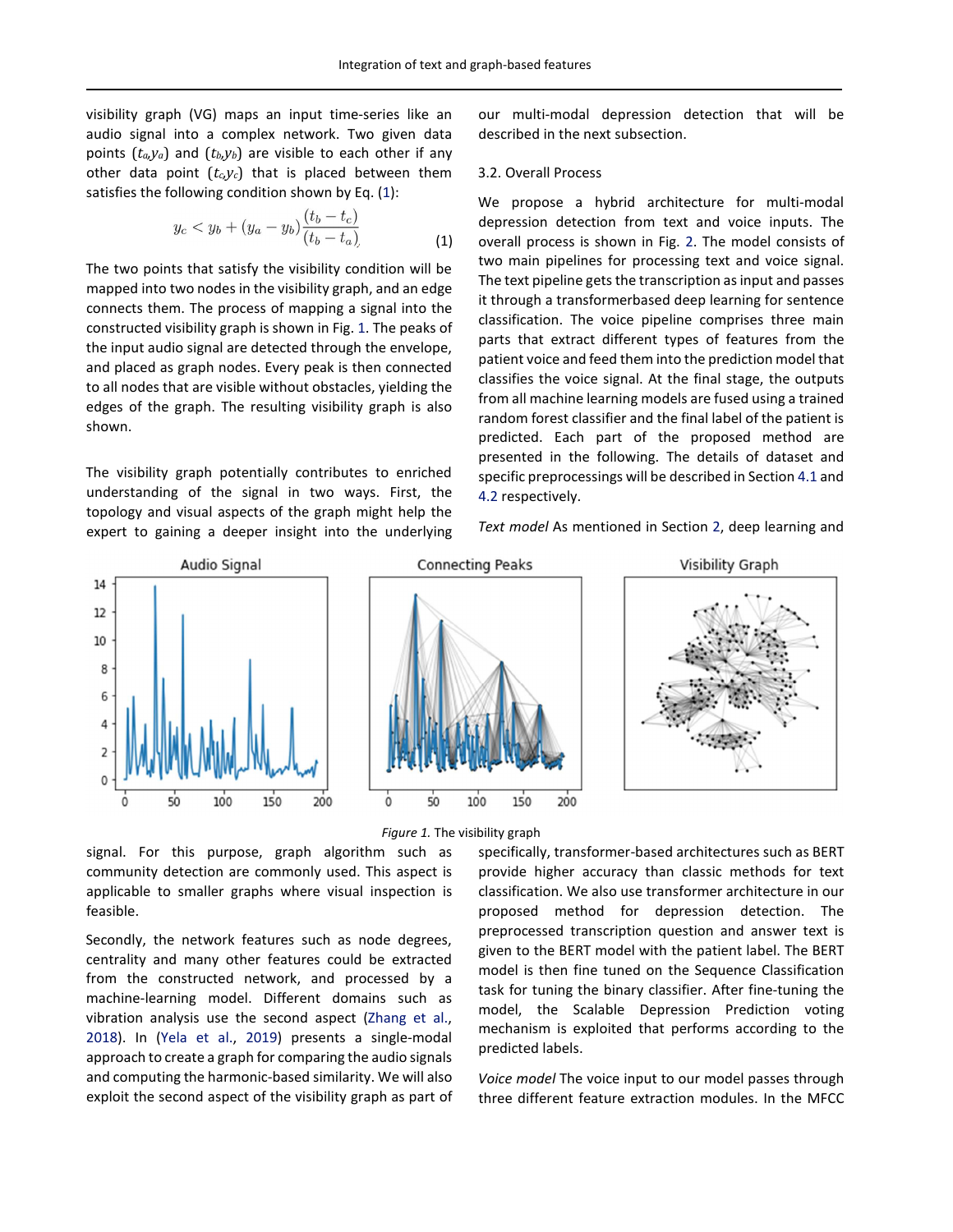module, low level features are extracted from the input signal that include MFCC, Spectrogram, and Mel-Spectrogram. In the openSMILE module (Eyben et al., 2010), we extracts 88 features based on the eGeMAPSv02 feature set. The third module extract graph-based features from the input voice and will be described in the following section.

*Graph-based voice features* One of the key contributions of our proposed model are the graph-based features of the speech signal. As noted in Section 3.1, the visibility graph is constructed from the voice input as a time-series. In addition to visually inspection of the graph that could help the experts in detecting depression, different types of graph features could be extracted to train a machine learning model. Our model employs eight graph features for this purpose that will be described in Section 4.

*Fusion* We first compute the average of three different voice-based detection modules, and merge the result with the output from the text-processing module to determine the final class.

#### 3.3. Scalable Depression Prediction

There are multiple question and answer sections for every patient in the dataset. Our model predicts the depression label based on every single pair of question and answer for each patient. However, we also need to integrate all single predictions to predict the overall label for any patient. For this purpose, we use the method proposed by (Huang et

$$
P(depr = 1 | hpatient) = \frac{P_{max}^n + P_{max}^n / c}{1 + n/c}
$$
 (2)

The scaling factor *c* controls the influence of the number of subsequences n, and  $h_{\text{pattern}}$ ) is represents all of a patient's texts. The maximum and mean probabilities of depression over n subsequences are $P_{\text{max}}^n$  and  $P_{\text{mean}}^n$  .

#### 4. Experiments

In this section we present the dataset, our experiments based on proposed model, and discuss the results. For our experiments we used Google Colab Pro with 25GB of RAM and Tesla K80 GPU using 12GB of memory. Other settings and parameters are as follows. The BERT-Version was BERTbase, MaxLength=512, BatchSize=8,16, LearningRate was set to 2e-5,3e-5, 5e-5 and the number or epochs was 10.

#### 4.1. Dataset

The Distress Analysis Interview Corpus/Wizard-of-Oz set (DAIC-WOZ) dataset (Gratch et al., 2014; DeVault et al., 2014) comprises voice and text samples from 189 interviewed healthy and control persons, as wells as their PHQ-8 depression detection questionnaire. This dataset is commonly used in many of the depression detection research works, including (Gong & Poellabauer, 2017; Sun et al.,

2017) for text-based detection, (Dubagunta et al., 2019;



#### *Figure 2.* The overall process

al., 2019) shown by Eq. (2) to compute the probability of depression for a given patient, based on predictions by n sequences of text:

Toto et al., 2020; Tlachac et al., 2020) for voice-based detection, and in multi-modal architectures such as (Alhanai et al., 2018; Yang et al., 2021). We also used both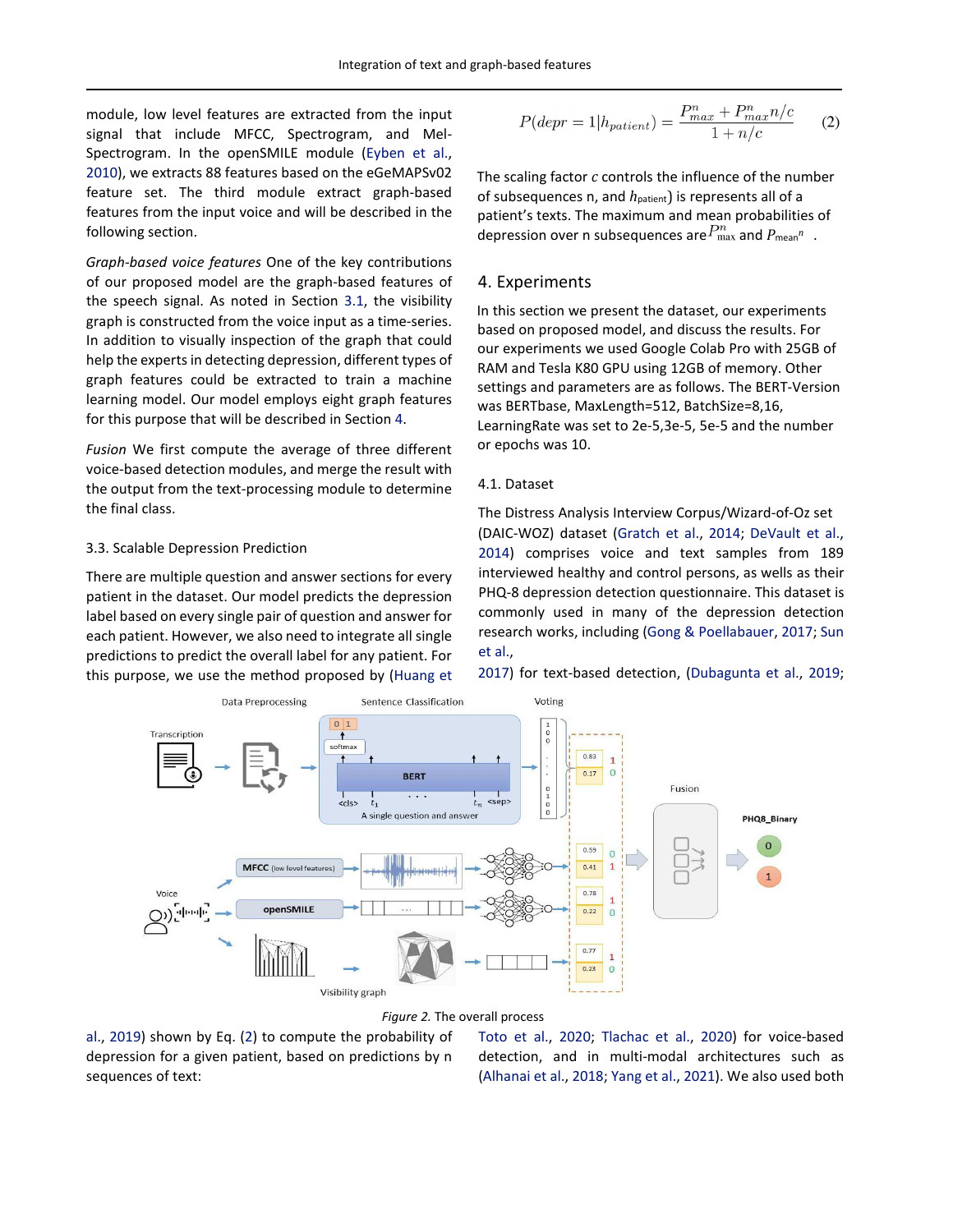voice and textual data (interview transcripts) extracted from this dataset for our experiments.

#### 4.2. Preprocessing

The dataset contains a total number of 189 interviews. Nine interviews (318, 321, 341, 362, 373, 444, 451, 458, 480)are exluded due problems such as text and voice being out of sync, extra noise, and intermittent microphone. The first and last sentences such as "Okay I think I've asked everything I need to" and "Hi I'm Ellie thanks for coming in today" were deleted. Punctuations and signs such as parenthesis and SYNC symbols removed. Abbreviations like "feel lately" (how have you been feeling lately) for which full expressions exist also deleted. Finally, the transcript text for each patient separated into question and answer sections.

Multiple answers and a single question are concatenated into a paragraph. This is a key difference between our work and other methods that we also process the question text. A sample is shown in Figure 3. The size of training, test and validation sets were 2082, 1022 and 622 respectively.

| Person      | Text                                                          |  |  |  |
|-------------|---------------------------------------------------------------|--|--|--|
| Ellie       | do you consider yourself more shy or                          |  |  |  |
|             | outgoing                                                      |  |  |  |
|             | Participant   i'm definitely more shy                         |  |  |  |
| Participant | but i can be outgoing when i'm<br>comfortable with people but |  |  |  |
|             | Participant   initially i'm pretty shy                        |  |  |  |

*Figure 3.* Sample question and multiple answers that are merged in preprocessing.

| Table 1. Text-based classification results for pretrained models. |  |  |  |  |
|-------------------------------------------------------------------|--|--|--|--|
|-------------------------------------------------------------------|--|--|--|--|

| <b>MODEL</b>        | Acc. | PRFC. | RECALL | F1   |
|---------------------|------|-------|--------|------|
| <b>BERT-UNCASED</b> | 0.82 | 0.68  | 0.78   | 0.72 |
| BERT-CASED          | 0.75 | 0.60  | 0.64   | 0.62 |
| ALBERT              | 0.63 | 0.46  | 0.49   | 0.47 |
| <b>ROBERTA</b>      | 0.77 | 0.66  | 0.42   | 0.52 |
| <b>CLINICALBERT</b> | 0.73 | 0.54  | 0.75   | 0.63 |
| <b>DISTILBERT</b>   | 0.75 | 0.61  | 0.57   | 0.59 |
| <b>BLUEBERT</b>     | 0.77 | 0.66  | 0.57   | 0.61 |

4.3. Text-based detection

We fine tuned different pretrained models to detect depression from the transcripts. The results are reported in Table 1. The best F1-scores are achieved by the general BERT-baseuncased model. Although other specific BERT models were also tuned, but the results suggest that due to the general, non-specific words used by the patients in the interview, the base BERT model stands well above specific BERT models.

The Receiver Operating Characteristic (ROC) curve is shown in Figure 4. Based on the form of the ROC curve and the Area Under the Curve (AUC) value of 88 percent, the proposed text processing method could effectively detect depressed patients as True Positives.



*Figure 4.* The ROC curve for text-based classification.

#### 4.4. Voice-based detection

For the Visibility Graph (VG) part of our model as described in Section 3.1, we extracted eight features from the resulting network including average degree, average clustering coefficient, density, transitivity, diameter, local efficiency, global efficiency, and average shortest path. This enriched graph-based features complement our proposed multi-modal depression detection architecture. The results are shown in Figure 5. It shows that the graph generated features contribute to discriminating depression and non-depression classes.

The single-modal experiments results and their fusion are reported in Table 2. It can be observed that in single-modal detection, our text-based method has achieved %72.7 F1score that is higher than other single-modal scores. The fusion of all prediction models based on voice and text has resulted in %82.4 F1-score that outperforms other models.

### 5. Conclusion

In this paper we proposed a hybrid architecture for the prediction of depression from two modalities of voice and text. The transformer-based deep learning architecture with fine tuning of pretrained models achieved higher accuracy than existing methods. Moreover, our novel graph-based features extracted through the mapping of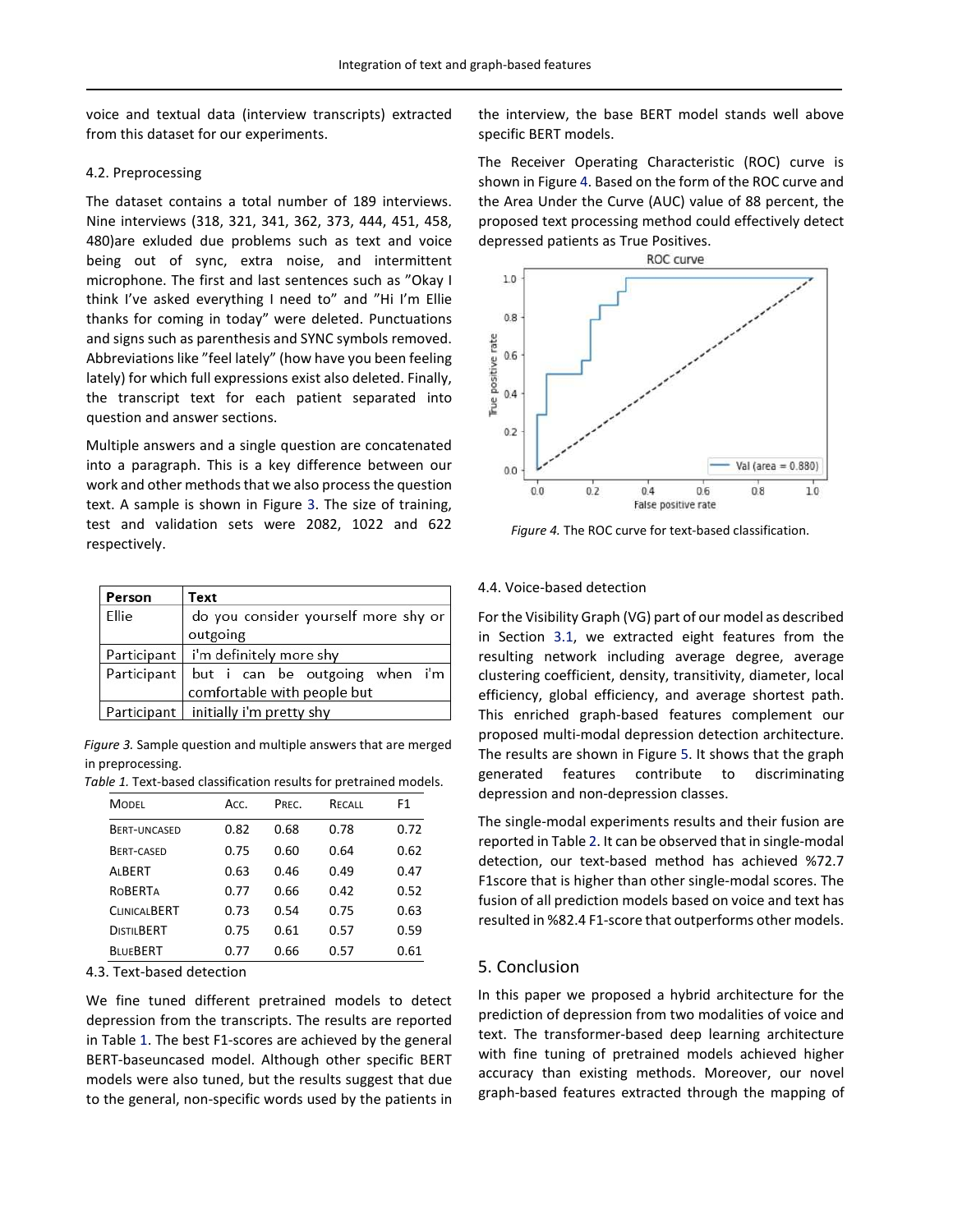speech signal into a complex network contributed to even more accurate results. Future work includes employing graph-embedding, adding other modalities such as video into the multi-modal architecture, and improved fusion methods.

# Accessibility TBD.

## Software and Data

The DAIC-WOZ dataset is available by getting permission from the dataset owner. The source code for this paper is available for review, and will be made publicly available upon the acceptance.

### Acknowledgements TBD.

### References

- Alhanai, T., Ghassemi, M., and Glass, J. Detecting depression with audio/text sequence modeling of interviews. *Proc. Annu. Conf. Int. Speech Commun. Assoc. INTERSPEECH*, 2018-Septe(September):1716– 1720, 2018. doi: 10.21437/Interspeech.2018-2522.
- Amsalem, D., Dixon, L. B., and Neria, Y. The Coronavirus Disease 2019 (COVID-19) Outbreak and Mental Health: Current Risks and Recommended Actions, jan 2021. ISSN 2168622X.
- Bailey, A. and Plumbley, M. D. Gender Bias in Depression Detection Using Audio Features. In *EUSIPCO 2021*. University of Surrey, 2020. ISBN 9789082797060. doi: 10.23919/EUSIPCO54536.2021.9615933.
- DeVault, D., Artstein, R., Benn, G., Dey, T., Fast, E., Gainer,

A., Georgila, K., Gratch, J., Hartholt, A., Lhommet, M., Lucas, G., Marsella, S., Morbini, F., Nazarian, A.,

Scherer, S., Stratou, G., Suri, A., Traum, D., Wood, R., Xu, Y., Rizzo, A., and Morency, L. P. SimSensei kiosk:

A virtual human interviewer for healthcare decision support. In *13th Int. Conf. Auton. Agents Multiagent Syst.*

*AAMAS 2014*, volume 2, pp. 1061–1068, 2014. ISBN 9781634391313.

- Dubagunta, S. P., Vlasenko, B., and Magimai-Doss, M. Learning Voice Source Related Information for Depression Detection. In *ICASSP, IEEE Int. Conf. Acoust. Speech Signal Process. - Proc.*, volume 2019-May, pp. 6525–6529. Institute of Electrical and Electronics Engineers Inc., may 2019. doi: 10.1109/ICASSP.2019. 8683498.
- Eyben, F., Wollmer, M., and Schuller, B. OpenSMILE -¨ The Munich versatile and fast open-source audio feature extractor. In *MM'10 - Proc. ACM Multimed. 2010 Int. Conf.*, pp. 1459–1462, 2010. ISBN 9781605589336. doi: 10.1145/1873951.1874246.
- Gong, Y. and Poellabauer, C. Topic modeling based multimodal depression detection. In *AVEC 2017 - Proc. 7th Annu. Work. Audio/Visual Emot. Challenge, colocated with MM 2017*, pp. 69–76. Association for Computing Machinery, Inc, oct 2017. ISBN 9781450355025. doi: 10.1145/3133944.3133945.
- Gratch, J., Artstein, R., Lucas, G., Stratou, G., Scherer, S., Nazarian, A., Wood, R., Boberg, J., De Vault, D., Marsella, S., Traum, D., Rizzo, S., and Morency, L. P. The distress analysis interview corpus of human and computer interviews. In *Proc. 9th Int. Conf. Lang. Resour. Eval. Lr. 2014*, pp. 3123–3128, 2014.

| MODEL                     | <b>FEATURES</b>   | F1   | PREC.                    | RECALL | Acc. |
|---------------------------|-------------------|------|--------------------------|--------|------|
| (WILLIAMSON ET AL., 2016) | AUDIO             | 50.0 | $\overline{\phantom{0}}$ |        |      |
| (WILLIAMSON ET AL., 2016) | <b>FUSION</b>     | 81.0 | $\overline{\phantom{a}}$ |        | ۰    |
| (TLACHAC ET AL., 2020)    | AUDIO             | 48.7 |                          |        | 60.3 |
| (BAILEY & PLUMBLEY, 2020) | AUDIO             | 65.8 | $\overline{\phantom{m}}$ |        |      |
| (Тото ет al., 2020)       | AUDIO             | 63.1 | $\qquad \qquad -$        | ۰      |      |
| OUR WORK                  | <b>TEXT</b>       | 72.7 | 68.8                     | 78.6   | 82.2 |
| OUR WORK                  | AUDIO (LOW LEVEL) | 64.0 | 62.4                     | 64.6   |      |
| OUR WORK                  | AUDIO (OPENSMILE) | 63.4 | 61.1                     | 66.7   | 61.0 |
| OUR WORK                  | AUDIO (VG)        | 59.0 | 56.2                     | 62.1   |      |
| OUR WORK                  | <b>FUSION</b>     | 82.4 | 70.0                     | 100.0  | 86.6 |

*Table 2.* Audio, text and graph-based classification results.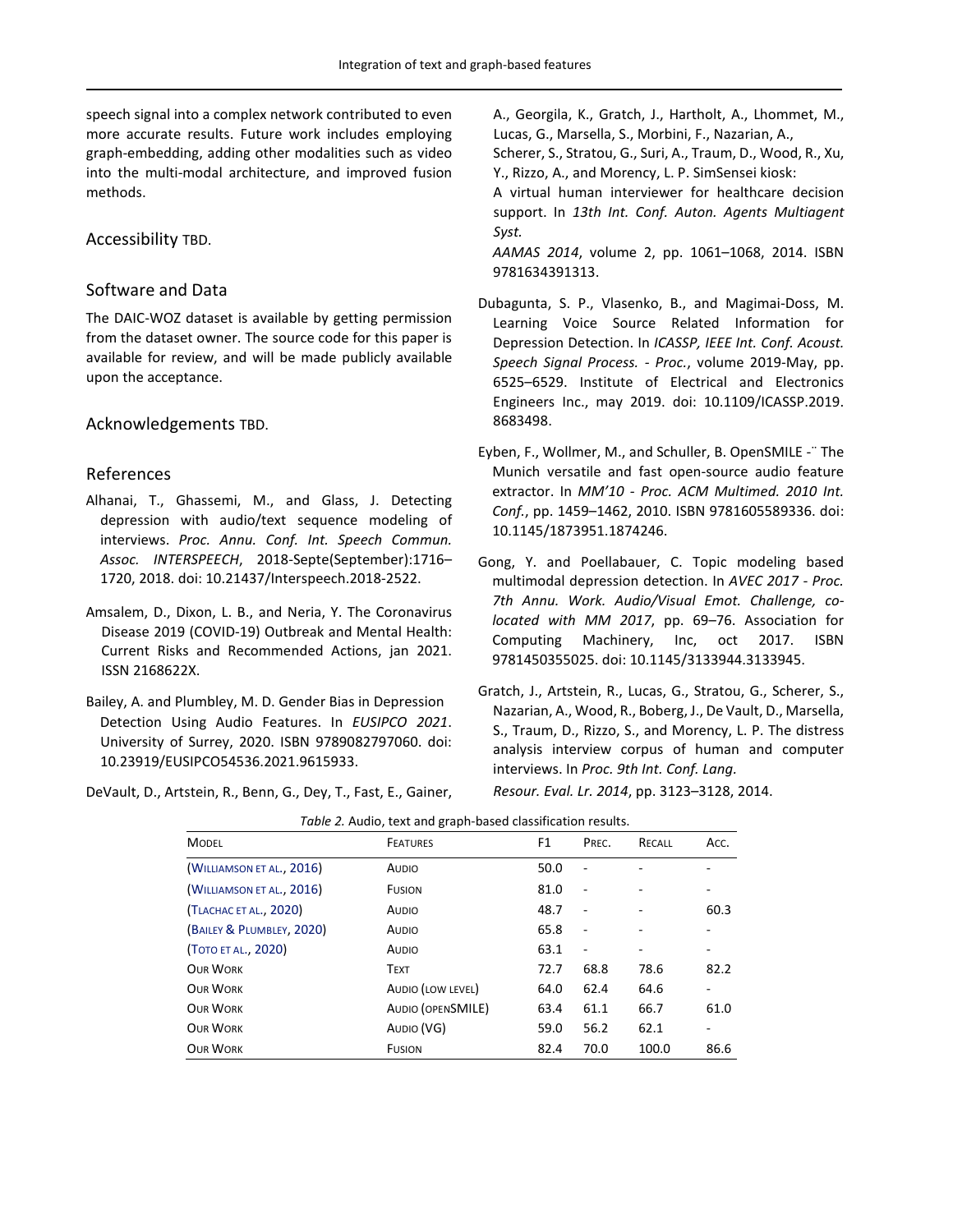- Huang, K., Altosaar, J., and Ranganath, R. ClinicalBERT: Modeling Clinical Notes and Predicting Hospital Readmission. apr 2019. ISSN 2331-8422. URL http://arxiv.org/abs/1904.05342.
- Lacasa, L., Luque, B., Ballesteros, F., Luque, J., and Nuno, J. C. From time series to complex networks: The visibility graph. *Proc. Natl. Acad. Sci. U. S. A.*, 105(13):4972–4975, apr 2008. doi: 10.1073/pnas.0709247105.
- Lam, G., Dongyan, H., and Lin, W. Context-aware Deep Learning for Multi-modal Depression Detection. In *ICASSP, IEEE Int. Conf. Acoust. Speech Signal Process. - Proc.*, volume 2019-May, pp. 3946–3950. Institute of Electrical and Electronics Engineers Inc., may 2019. doi: 10.1109/ICASSP.2019.8683027.
- Lin, C., Hu, P., Su, H., Li, S., Mei, J., Zhou, J., and Leung, H. SenseMood: Depression detection on social media. In *ICMR 2020 - Proc. 2020 Int. Conf. Multimed. Retr.*, pp. 407–411. Association for Computing Machinery, Inc, jun 2020. ISBN 9781450370875. doi: 10.1145/3372278. 3391932.
- Ma, X., Yang, H., Chen, Q., Huang, D., and Wang, Y. DepAudioNet: An efficient deep model for audio based depression classification. In *AVEC 2016 - Proc. 6th Int. Work. Audio/Visual Emot. Challenge, co-located with ACM Multimed. 2016*, pp. 35–42. Association for Computing Machinery, Inc, oct 2016. ISBN 9781450345163. doi: 10.1145/2988257.2988267.
- Peng, Z., Hu, Q., and Dang, J. Multi-kernel SVM based depression recognition using social media data. *Int. J. Mach. Learn. Cybern.*, 10(1):43–57, jun 2019. ISSN 1868808X. doi: 10.1007/s13042-017-0697-1.
- Shin, D., Cho, W. I., Park, C. H. K., Rhee, S. J., Kim, M. J., Lee, H., Kim, N. S., and Ahn, Y. M. Detection of minor and major depression through voice as a biomarker using machine learning. *J. Clin. Med.*, 10(14):3046, jul 2021. ISSN 20770383. doi: 10.3390/jcm10143046.
- Skaik, R. and Inkpen, D. Using Social Media for Mental Health Surveillance: A Review. *ACM Comput. Surv.*, 53 (6), dec 2021. ISSN 15577341. doi: 10.1145/3422824.
- Sun, B., Yu, L., Zhang, Y., Xu, Q., Wang, Z., He, J., and Li, D. A random forest regression method with selectedtext feature for depression assessment. In *AVEC 2017 Proc. 7th Annu. Work. Audio/Visual Emot. Challenge, colocated with MM 2017*, pp. 61–68. Association for

Computing Machinery, Inc, oct 2017. ISBN 9781450355025. doi: 10.1145/3133944.3133951.

- Tlachac, M. L., Sargent, A., Toto, E., Paffenroth, R., and Rundensteiner, E. Topological Data Analysis to Engineer Features from Audio Signals for Depression Detection. In
- *Proc. 19th IEEE Int. Conf. Mach. Learn. Appl. ICMLA 2020*, pp. 302–307. Institute of Electrical and Electronics Engineers Inc., dec 2020. doi: 10.1109/ICMLA51294. 2020.00056.
- Toto, E., Tlachac, M. L., Stevens, F. L., and Rundensteiner, E. A. Audio-based Depression Screening using Sliding Window Sub-clip Pooling. In *Proc. - 19th IEEE Int. Conf. Mach. Learn. Appl. ICMLA 2020*, pp. 791–796. Institute of Electrical and Electronics Engineers Inc., dec 2020. doi: 10.1109/ICMLA51294.2020.00129.
- Williamson, J. R., Godoy, E., Cha, M., Schwarzentruber, A., Khorrami, P., Gwon, Y., Kung, H. T., Dagli, C., and Quatieri, T. F. Detecting depression using vocal, facial and semantic communication cues. In *AVEC 2016 - Proc. 6th Int. Work. Audio/Visual Emot. Challenge, colocated with ACM Multimed. 2016*, pp. 11–18. Association for Computing Machinery, Inc, oct 2016. ISBN 9781450345163. doi: 10.1145/2988257.2988263.
- Yang, L., Jiang, D., and Sahli, H. Integrating Deep and Shallow Models for Multi-Modal Depression AnalysisHybrid Architectures. *IEEE Trans. Affect. Comput.*, 12(1): 239–253, jan 2021. doi: 10.1109/TAFFC.2018.2870398.
- Ye, J., Yu, Y., Wang, Q., Li, W., Liang, H., Zheng, Y., and Fu, G. Multi-modal depression detection based on emotional audio and evaluation text. *J. Affect. Disord.*, 295(February):904–913, 2021. doi: 10.1016/j.jad.2021. 08.090.
- Yela, D. F., Stowell, D., and Sandler, M. Spectral visibility graphs: Application to similarity of harmonic signals. *Eur. Signal Process. Conf.*, 2019-Septe, 2019. ISSN 22195491. doi: 10.23919/EUSIPCO.2019.8903056.
- Zhang, L., Duvvuri, R., Chandra, K. K., Nguyen, T., and Ghomi, R. H. Automated voice biomarkers for depression symptoms using an online cross-sectional data collection initiative. *Depress. Anxiety*, 37(7):657– 669, jul 2020. doi: 10.1002/da.23020.
- Zhang, Z., Qin, Y., Jia, L., and Chen, X. Visibility graph feature model of vibration signals: A novel bearing fault